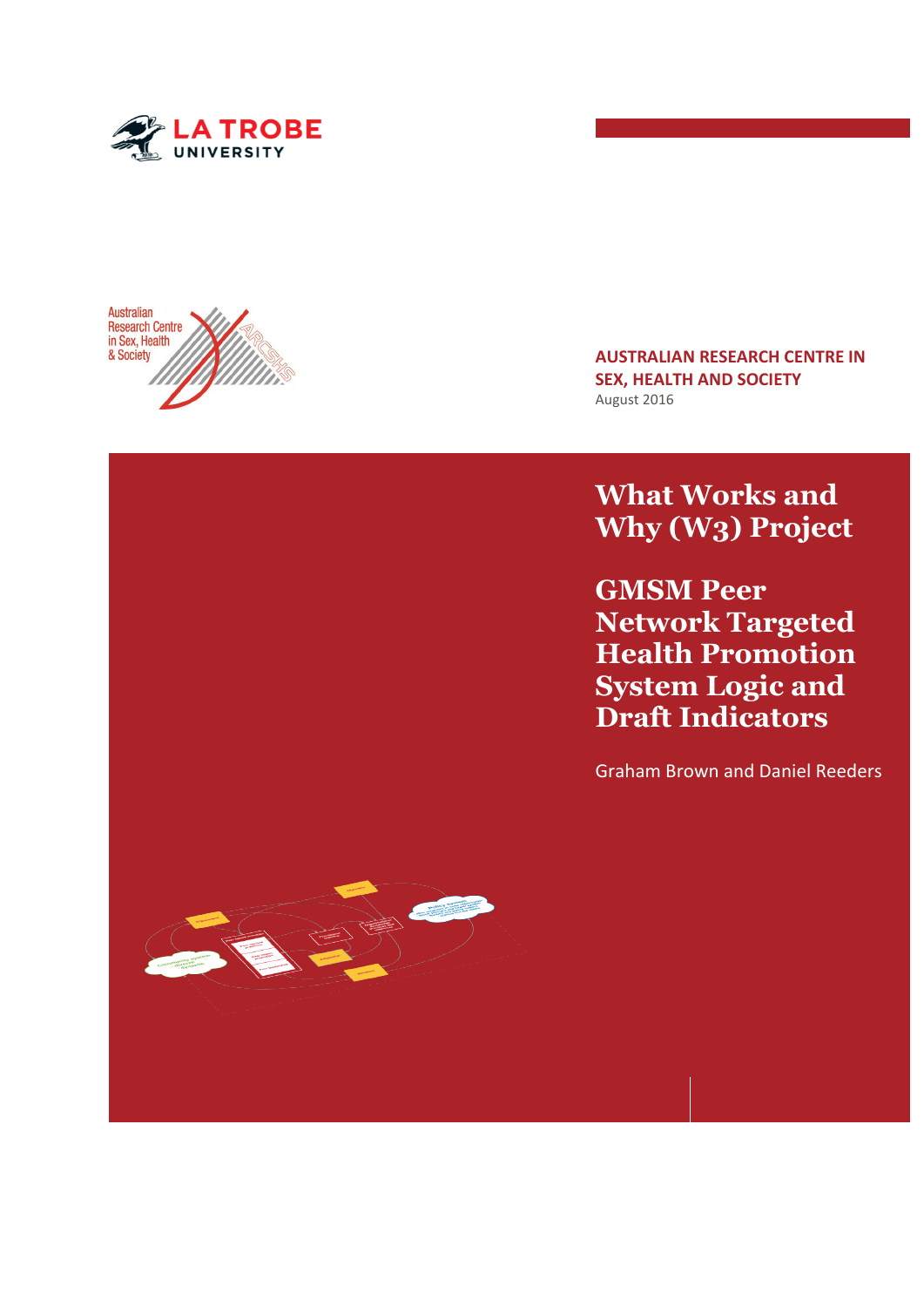#### **Australian Research Centre in Sex, Health & Society (ARCSHS)**

La Trobe University ABN 64 804 735 113 ARCSHS operates from within the academic environment of La Trobe University. La Trobe University is a Statutory Body by Act of Parliament.

215 Franklin Street Melbourne 3000 Franklin St Campus Telephone (+61 3) 9479 8700 Facsimile (+61 3) 9479 8711 Email arcshs@latrobe.edu.au Online <http://www.latrobe.edu.au/arcshs>

*Suggested citation: Graham Brown and Daniel Reeders (2016). What Works and Why – GMSM Peer Network Targeted Health Promotion System Logic and Draft Indicators, Melbourne: Australian Research Centre in Sex, Health and Society, La Trobe University.*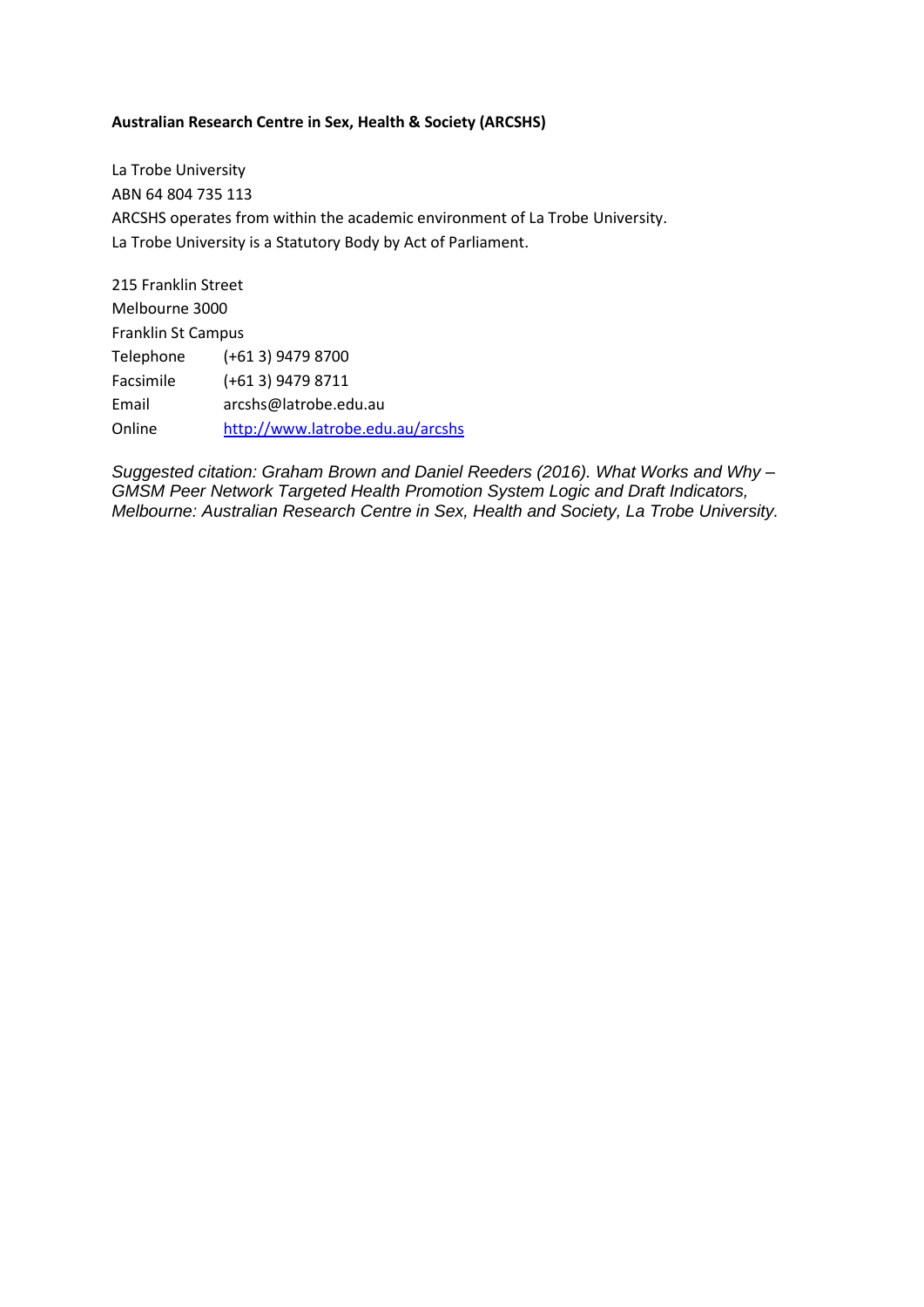# **Table of Contents**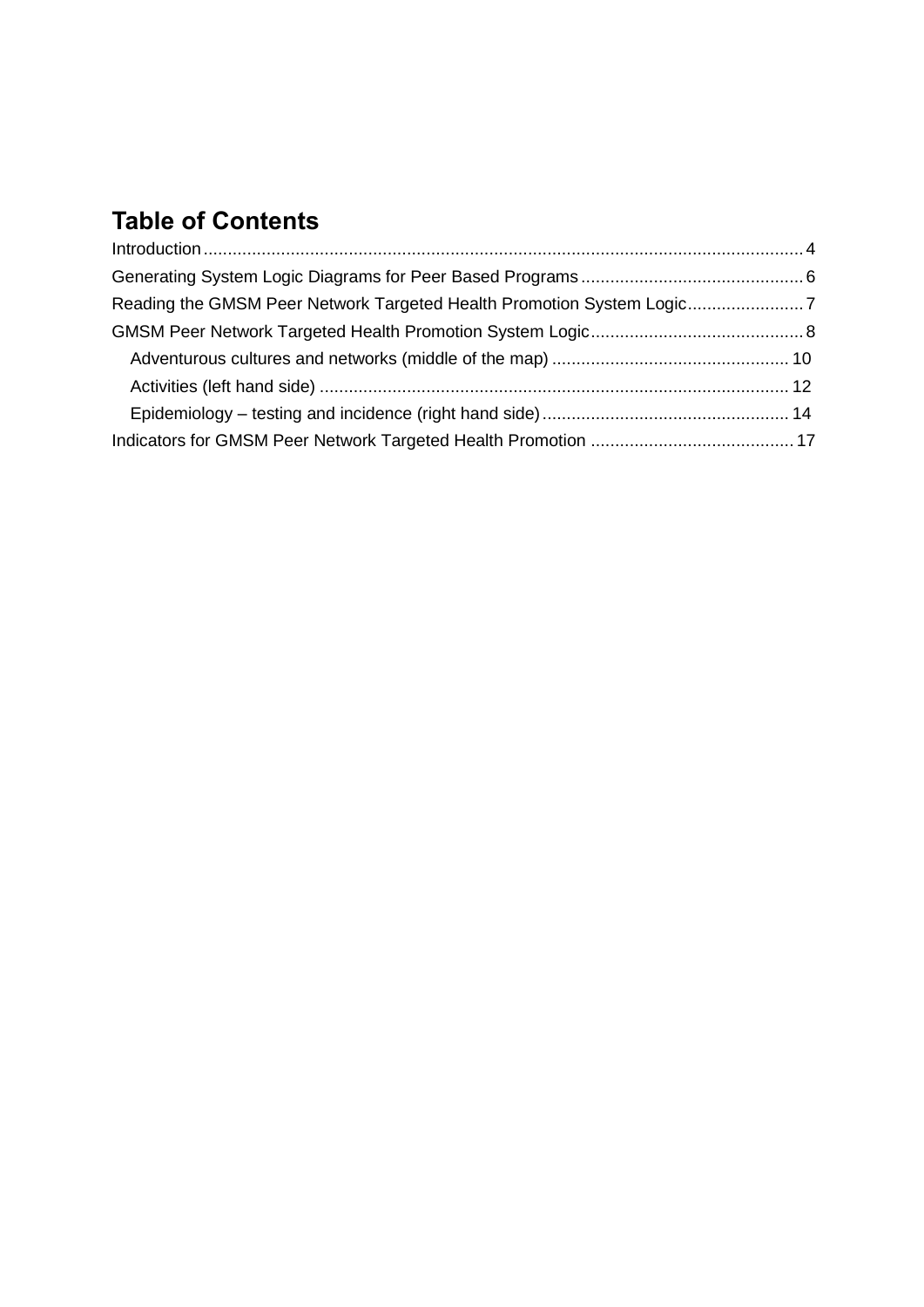# <span id="page-3-0"></span>**Introduction**

This document provides a detailed description of the gay men and other men who have sex with men (GMSM) Peer Network Targeted Health Promotion System Logic and Draft Indicators developed in stage 1 of the What Works and Why (W3) Project. This work draws on a series of workshops conducted in 2014 with the Victorian AIDs Council (VAC), and supplemented by discussions with Australian Federation of AIDS Organisations (AFAO).

This document should be read in conjunction with

Graham Brown and Daniel Reeders (2016). What Works and Why – Stage 1 Summary Report. Melbourne: Australian Research Centre in Sex, Health and Society, La Trobe University. Available at [www.w3project.org.au](http://www.w3project.org.au/)

The above report provides details of the project background, methods and the W3 Framework. An excerpt from the report is provided below.

#### **Executive Summary**

The Australian HIV and hepatitis C response is undergoing the most rapid change in decades. Community and peer-led programs needed a better way to demonstrate their unique role and contribution to achieving the goals of the National strategies, their capacity to adapt with the rapid changes, and the role of the HIV and hepatitis C partnership in supporting this role.

Working in collaboration with ten peer-led community organisations, the What Works and Why (W3) Project used systems thinking and participatory methods to develop a better understanding of how peer-based programs work, formulated a framework to evaluate the role and contribution of peer-based programs, and developed quality and impact indicators and tools to best capture and share insights from practice. This involved a series of 18 workshops ranging from one to two days each with the ten peer-led community organisations working with gay men, people who use drugs, sex workers and people living with HIV. Some workshops were with single organisations and some with up to four organisations, and over 90 people were involved across the workshops.

#### *W3 Framework*

We found that peer-led programs are operating within and between two interrelated and constantly changing sub-systems – the community system and the policy (or sector) system. We found there are four functions that are required for peer-led programs to be effective and sustainable in such a constantly changing environment:

- **Engagement**: How the program maintains up to date mental models of the diversity and dynamism of needs, experiences and identities in its target communities
- **Alignment**: How the program picks up signals about what's happening in its policy / sector environment and uses them to better understand how it works and to achieve better synergies
- **Adaptation**: How the program changes its approach based on mental models that are refined according to new insights from engagement and alignment
- **Influence**: how the program uses existing social and political processes to influence and achieve improved outcomes in both the community and the policy/sector.

The combination of these functions is required for peer based programs to: demonstrate the credibility of their peer and community insights; influence community, health, and political systems; and adapt to changing contexts and policy priorities in tandem with their communities.

#### *Feasibility Trial of Indictors and Tools*

We worked with nine of the W3 project partners to develop tailored indicators under each of the four functions, and then piloted a range of different tools for gathering insights against the indicators and functions with peer-led projects within seven organisations. The main aim was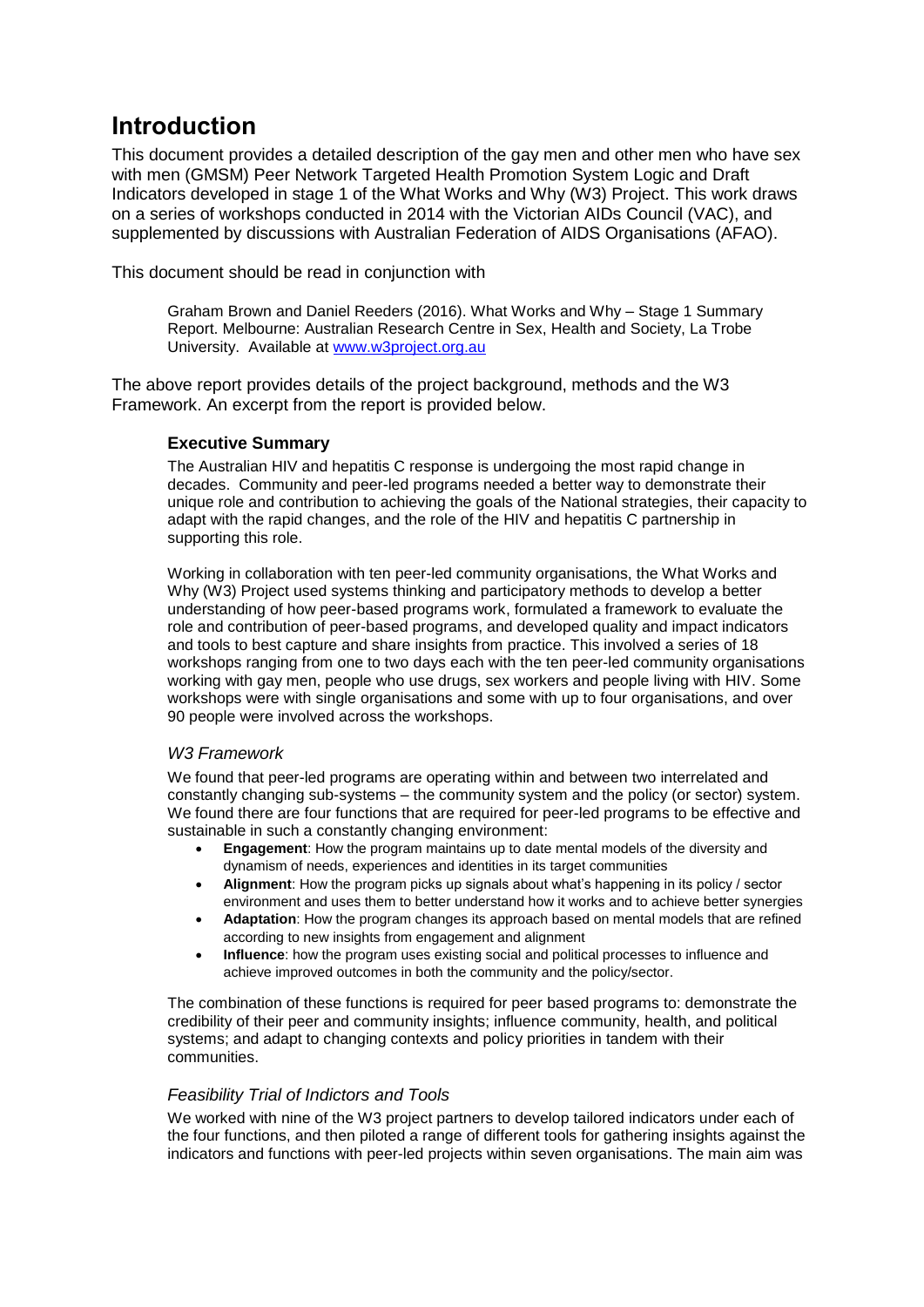to identify what would be feasible within the resources of community and peer-led organisations.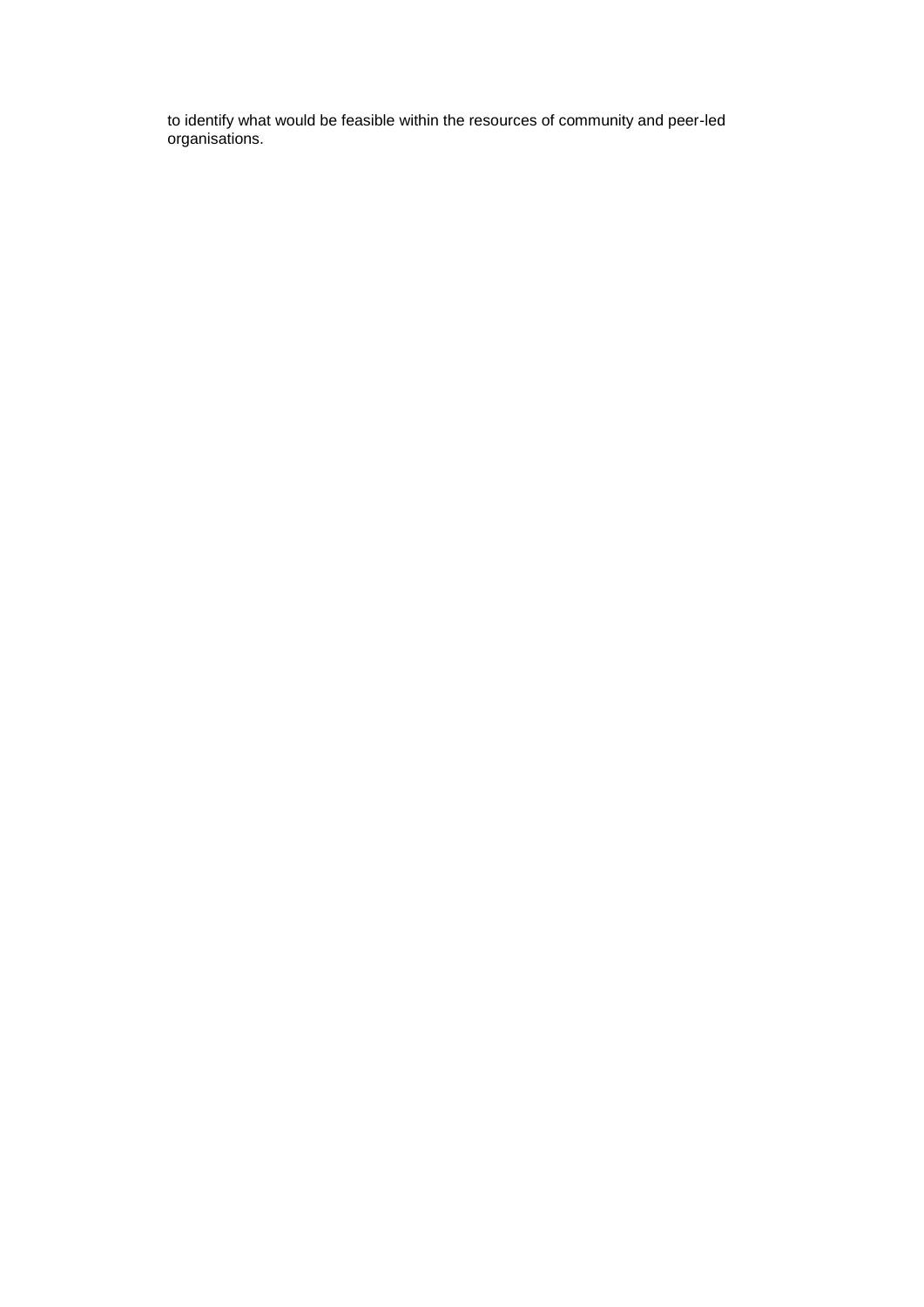# <span id="page-5-0"></span>**Generating System Logic Diagrams for Peer Based Programs**

The W3 Project applied a systems thinking approach that conceptualises peer based programs, and the communities and policy environments they engage with, as complex adaptive systems. We held a series of workshops with each of our partner programs to map out the complex flows of knowledge and influence that underpin their effectiveness within their target communities and policy environment. The result was 'system logic' diagrams that were used in conversation with partner programs to identify four key functions at which a peer and community based program needs to succeed in order to be effective (W3 Framework – see [www.w3project.org.au](http://www.w3project.org.au/) ).

The system logic diagrams illustrate the contribution of peer insights and leadership at the individual level in service provision; in health promotion targeting networks and cultures of sexually adventurous men within the broader gay community; and in positive leadership and policy participation at the state/territory and Commonwealth jurisdictional levels.

For each one we drafted a range of indicators that could inform program evaluation and quality improvement.

We worked with four groups of programs from Australia's responses to HIV and hepatitis C. chosen because they have the longest history of using peer and community based approaches:

- Western Australia Substance Users Association (WASUA) and Australian Injecting and Illicit Drug Users League (AIVL) – PWUD peer service provision and policy participation map
- Victorian AIDS Council (VAC) and Australian Federation of AIDS Organisations (AFAO) – GMSM peer network-targeted health promotion map
- The Positive Action Group (PAG) consisting of the National Association of People Living with HIV Australia (NAPWHA), Positive Life NSW, Queensland Positive People, and Living Positive Victoria – PLHIV peer leadership and policy participation map
- Scarlet Alliance, the National Sex Worker Association and members. This map contributed to the area of sex worker peer leadership and policy participation, however has not yet reached a level of completion to be released publically

Full details of the methods and processes are described in:

Graham Brown and Daniel Reeders (2016). What Works and Why – Stage 1 Appendices. Melbourne: Australian Research Centre in Sex, Health and Society, La Trobe University. Available at [www.w3project.org.au](http://www.w3project.org.au/)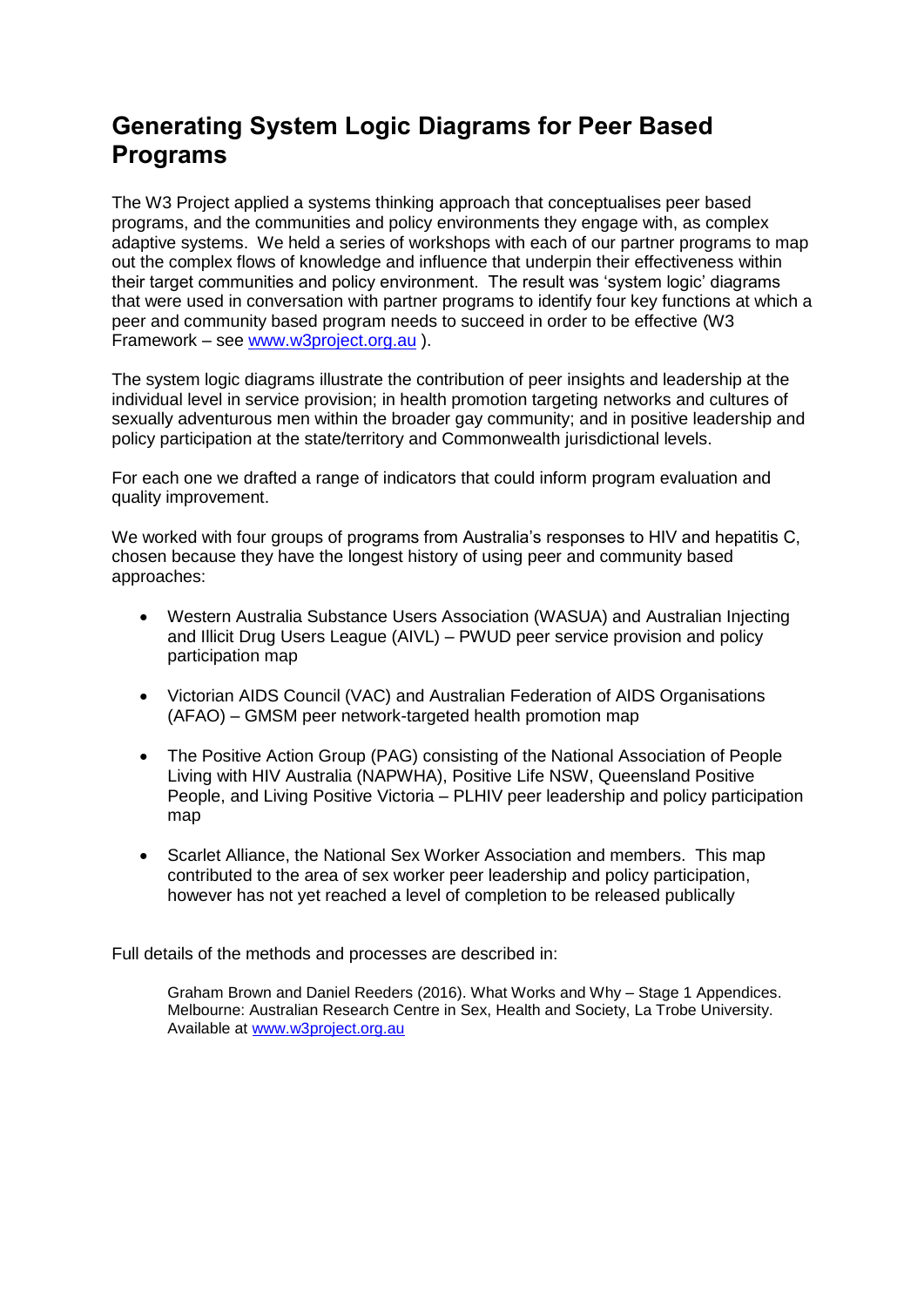# <span id="page-6-0"></span>**Reading the GMSM Peer Network Targeted Health Promotion System Logic**

| <b>Theory</b><br>statement     | • A high level description of the approach: how<br>practitioners and program managers think it<br>works, in plain English.                                                                                      |  |
|--------------------------------|-----------------------------------------------------------------------------------------------------------------------------------------------------------------------------------------------------------------|--|
|                                |                                                                                                                                                                                                                 |  |
| <b>System logic</b><br>diagram | • A diagram of the causal loops and processes that<br>shows how the program engages with the<br>community and its policy and funding context.                                                                   |  |
|                                |                                                                                                                                                                                                                 |  |
| <b>Explanatory</b><br>text     | • Brief definitions of the items and key<br>relationships from the system logic diagram.                                                                                                                        |  |
|                                |                                                                                                                                                                                                                 |  |
| <b>Strategic</b><br>dynamics   | • Aspects of the map that practitioners said they'd<br>most want to monitor in order to confirm and<br>revise their understanding of the system and<br>whether the program was working.                         |  |
|                                |                                                                                                                                                                                                                 |  |
| <b>Worked</b><br>example       | • We take one strategic dynamic and talk through<br>the mechanism that produces it -- the causal loop<br>and other structural features of the map -- as well<br>as indicators that could be used to monitor it. |  |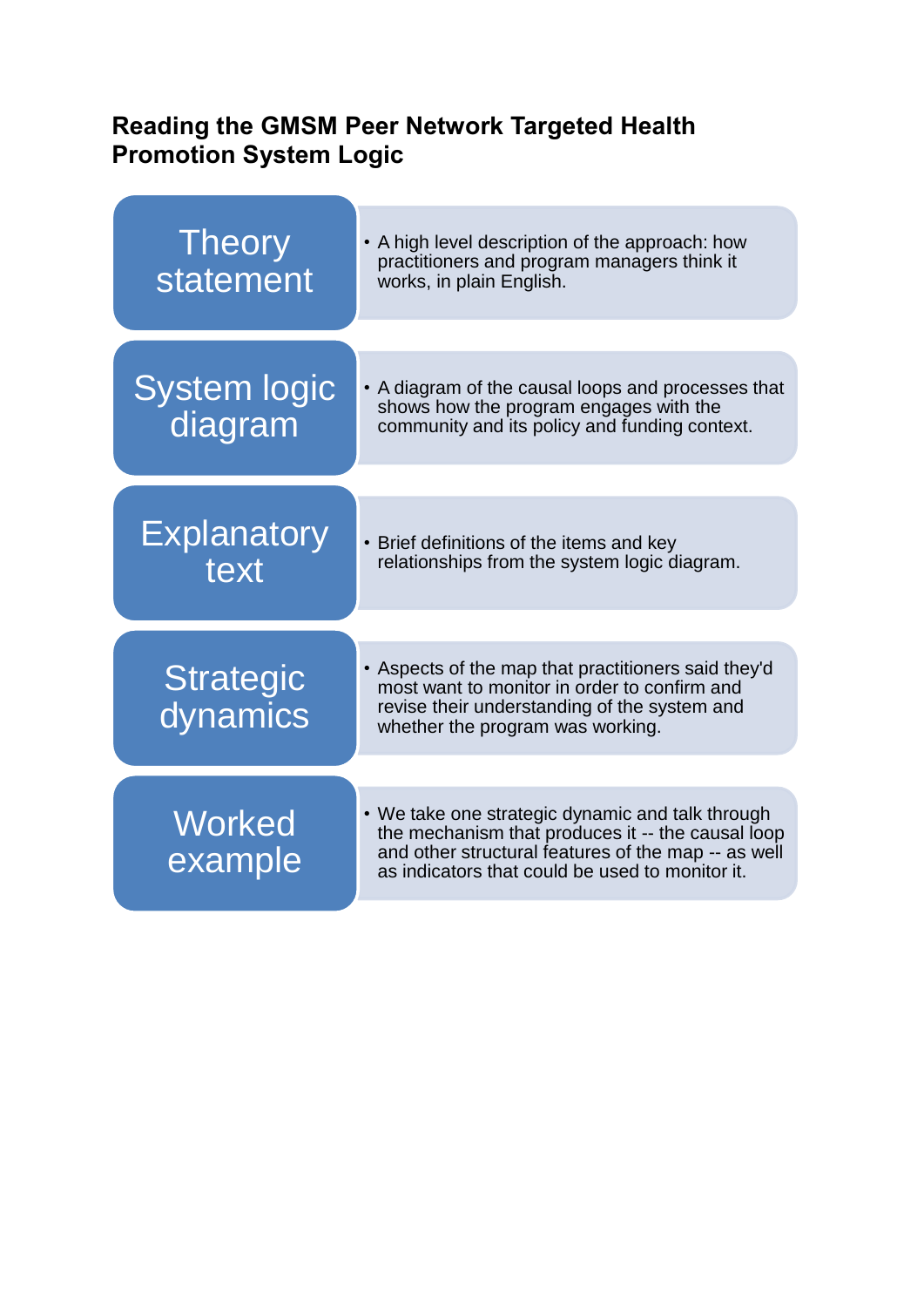# <span id="page-7-0"></span>**GMSM Peer Network Targeted Health Promotion System Logic**

This case study is based on the Sexually Adventurous Men's (SAM) project of the Health Promotion Team at the Victorian AIDS Council, which uses peer workers to engage with sexually adventurous networks and cultures. The case study title distinguishes this program from the more traditional 'community-based health promotion' that is the cornerstone of Australia's partnership approach to HIV prevention. The term 'network' refers to something smaller and more fragmentary than a community, but it is recognised that networks still have their own local cultures formed around shared interests, values, meanings and practices. Peer workers participate in those networks and cultures and develop knowledge and relationships the program can draw on to create innovative and relevant 'cultural products' that are carefully targeted for circulation and consumption among sexually adventurous men.

#### **a. Program theory statement**

Participants in workshops to create this map focused extensively on what happens in the community and its broader social and political environment. We started with a broader focus on rapid testing for sexually adventurous men, but we shifted over time to focus on what we are calling 'peer network-targeted health promotion'. That reflects the detailed discussion in the workshops about how peer and community based health promotion works to engage with groupings of people that exist within the gay community (networks) around shared interests in specific and diverse sexual practices (cultures).

The idea of 'community' is conceptually broad and may gloss over the diversity that exists among gay men and MSM. We were particularly interested in the Sexually Adventurous Men project because it shows a community based approach to engaging at that more diverse and specific level.

A criticism sometimes made of community development is that it reflects romanticised ideas of direct communication and leadership within communities. The SAM project shows a more up-to-date response that engages at the level of culture, via targeted cultural production and circulation of cultural products. In particular it engages with the challenge of developing the relationships and literacies needed to target small and diverse networks in ways that are credible and meaningful to them.

As a complex adaptive system, sexually adventurous men adapt to internal and external changes by producing new cultural products (including sexual practices), whose impact and uptake is patterned by media and interpersonal channels of distribution, and which contribute to changing patterns of risk consumption and preparedness for risk.

Health promotion can produce its own cultural products and engage in targeted action intended to shift those patterns at different leverage points. Health promotion is an integrative practice that incorporates diverse forms of knowledge (social and behavioural and epidemiological and clinical) according to a collective perspective informed by workers and volunteers who have literacy in diverse and dynamic network cultures and the peer skill needed to represent this effectively.

HIV prevention and HIV risk at a network and cultural level are emergent properties of the system; they can't be finally traced back to either individual risk consumption or protective practices or local prevalence but arise from the interaction of all three.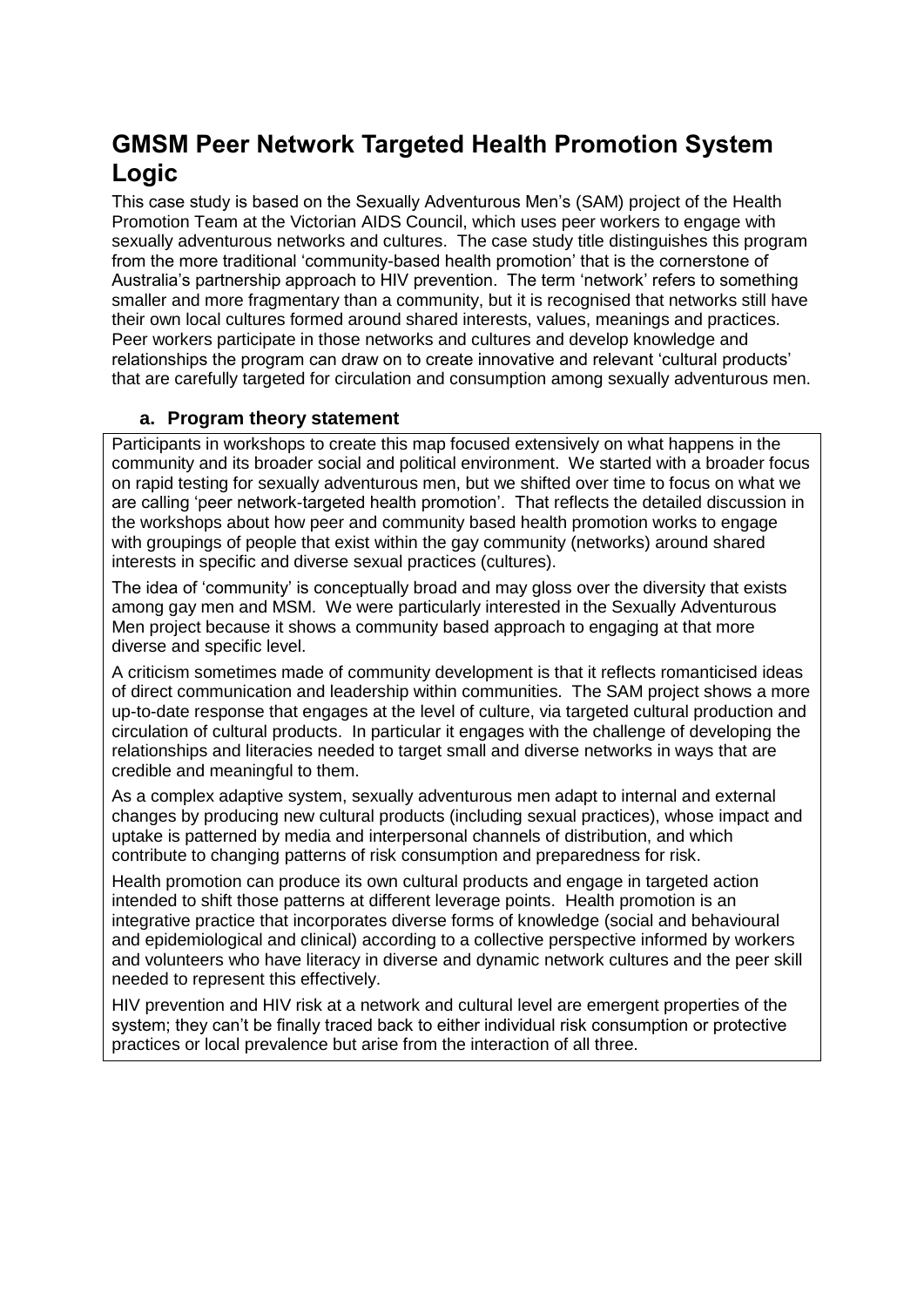#### **b. System logic diagram**

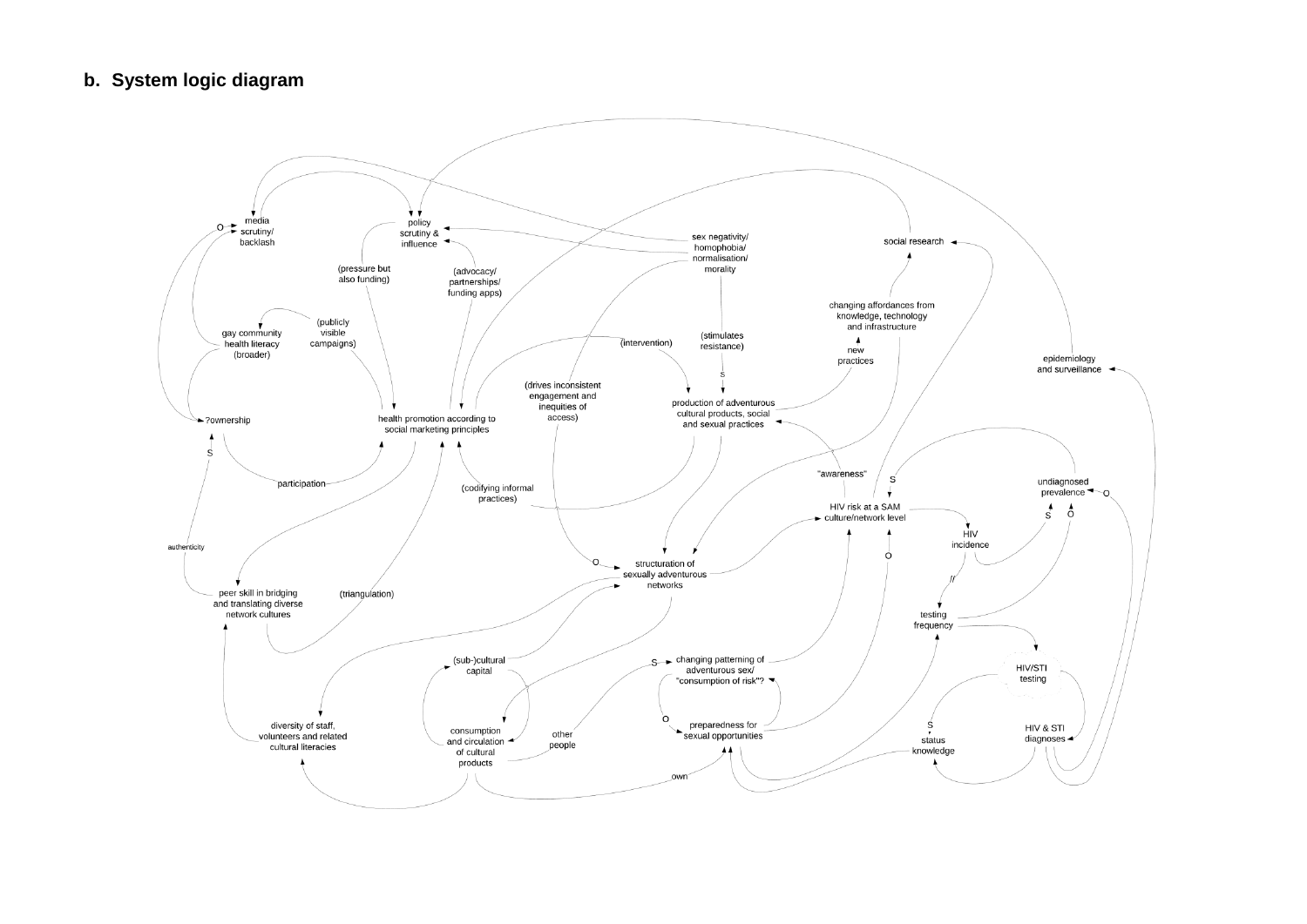### **c. Explanatory text**

## <span id="page-9-0"></span>**Adventurous cultures and networks (middle of the map)**

#### **Sex negativity**

Sex negativity has many different sources, including religious morality around casual sex and homosexuality, conservative politics, homophobia, and even movements for the 'normalisation' of gay men and gay marriage equality. Sexual adventurism can be understood *partly* as a reaction and form of resistance against the way sex negativity constrains sexual agency and self-expression. Sex negativity can drive reactions to sexually explicit or adventurous themes in HIV prevention materials. Sex negativity both in the gay community and the broader society were extensively discussed at the workshops as barriers that need to be negotiated in this work.

#### **Changing affordances from knowledge, technology and infrastructure**

*Affordances* refers to the potential for action that arises from new *knowledge* (e.g. to have unprotected serodiscordant sex with a partner who has suppressed viral load is an affordance from the PARTNER study findings) or *technology* (such as pre-exposure prophylaxis) or *infrastructure* (such as serosorting for partners on PrEP using the drop-down menu bar on barebackrt.com).

#### **Cultural production**

'Cultural products' covers a long list of things from the classic example of a porn movie to a greeting card with a cartoon of a teddy bear in a leather harness to a party called Woof to a Facebook picture update with "Hot Daddy of the Week".

Importantly, cultural products include *practices* like fisting or watersports or barebacking.

Cultural production can lead to the development of social and sexual practices, based on new or changing affordances from knowledge, technology or infrastructure, that can lead to reduced individual and network-level risks of HIV transmission.

This isn't automatic or inevitable, though. An important aspect of cultural production is the idea of *selective consumption* of prevention knowledge and technologies.

*Health promotion and social marketing* is just one of the many ways in which the prevention affordance of a new practice can be validated, codified, and distributed.

### **Structuration of adventurous sexual networks**

This is a serious piece of jargon and we are open to replacing it with something less theoretical that captures the same idea. It describes how sexual networks are formed and shaped through the interplay of structural factors (such as HIV stigma) and individual agency (choices). It is useful in the way it captures how some things like sexual attraction effectively merge aspects of structure and agency.

It has inbound linkages with cultural production and cultural capital as well as a more diffuse influence from *changing affordances from knowledge, technology and infrastructure*.

Case study example of structuration

The emergence of barebacking as a practice among positive guys created a market for barebackRT.com, which created an infrastructure (the site) and an affordance (the 'looking for status' field) where negative men could look for negative partners for bareback sex, which via 'repeat business' over time may have contributed to the creation of negative sexual *networks* where a single person entering acute HIV infection might result in a whole number of people taking much higher risks of infection than if they were a disconnected set of stranger dyads. The outcome of this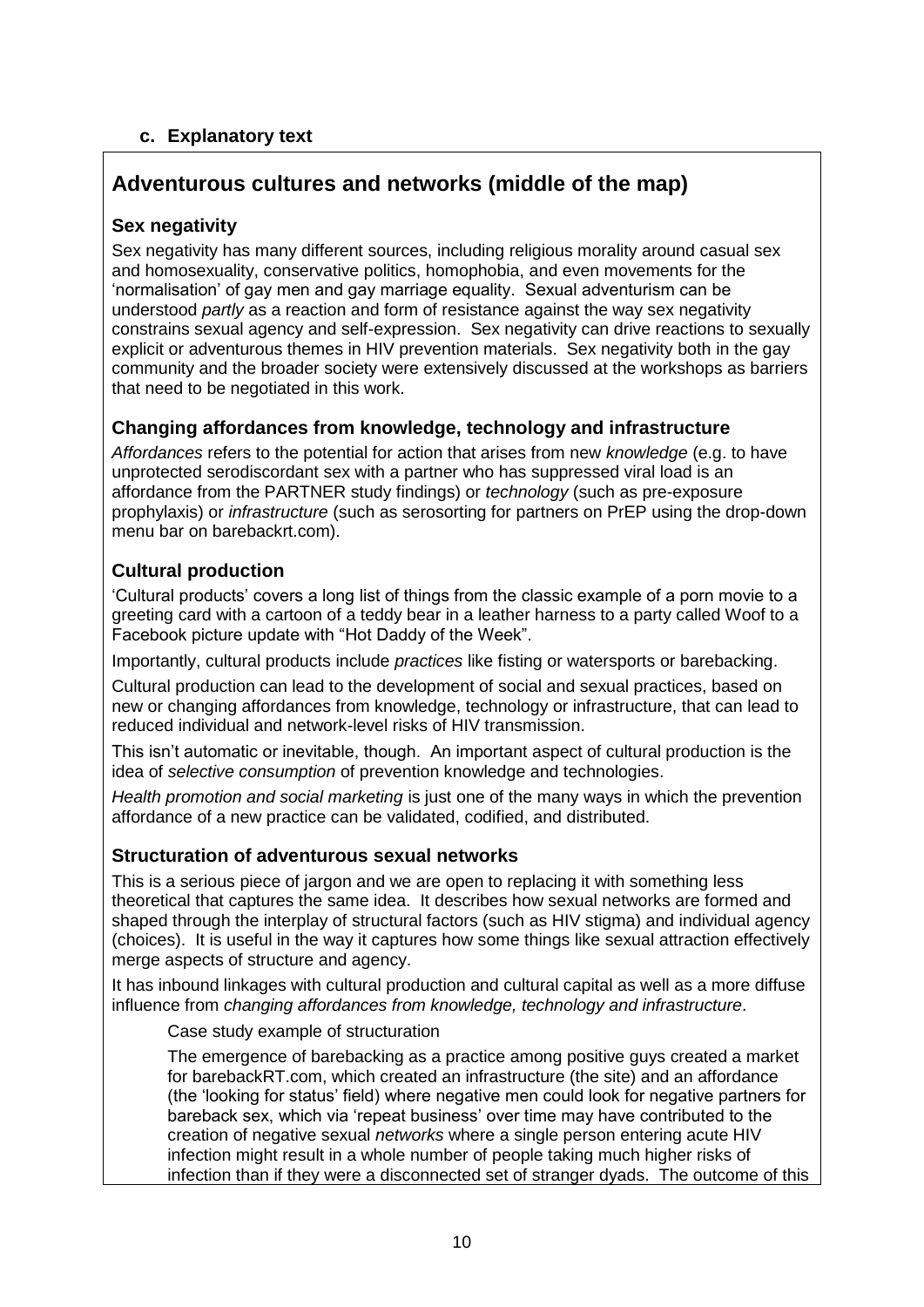could be a greater year-to-year variability of community-wide HIV diagnoses – more people seroconverting one year reducing the number the next year (because they are removed from the 'susceptible' column by their infection the previous year).

It has outbound linkages with *updating mental models* (via *diffusion*) and with *patterning of adventurous sex/consumption of risk*.

#### **Circulation of cultural products**

This refers to the planned and organic distribution and reach of cultural products within the diverse networks of sexually adventurous men.

Circulation is highly contingent on who interacts with whom in sexual networks and cultures, which is driven by *structuration* (above). The linkages and gaps created through this process can assist or impede the circulation of cultural products.

Circulation isn't instantaneous – it happens over time, and some will pick up new cultural practices and products earlier than others (e.g. diffusion of innovations).

### **Cultural capital**

We use this on the map to refer to the credibility, desirability and standing a cultural producer (such as the SAM project) can have within sexually adventurous networks.

There is a loop between *cultural capital* and *structuration* indicating the way cultural capital interacts with the structure of networks: people with more cultural capital may be associated with more social and sexual networks.

There is also a loop linking cultural capital to *consumption and circulation of cultural products,* because it influences the likelihood of cultural products being *shared*, and sharing in turn impacts on the producer's cultural capital.

Consumption and circulation of cultural products (including sexual practices) has outbound influences on two key items: *changing patterning of adventurous sex/consumption of risk* and *preparedness for sexual opportunities*.

If we adopt an individual perspective for a moment, then circulation of new cultural products and their consumption by *other people* can influence the patterning of adventurous sex in ways our individual gay men may not be prepared for.

On the other hand, adoption of new meanings and practices by individuals can drive the changing patterning of adventurous sex at a group or collective level, and this consumption of cultural products contributes to preparedness for sexual opportunities.

This reversibility is what enables health promotion to create cultural products that contribute to safer practice (individual level) or patterns of sexual practice that result in less risk (network/cultural level) *that circulate in exactly the same way as any other cultural product or social practice among sexually adventurous networks.*

From a strategic perspective this explains why health promotion is more likely to succeed when it engages with communities 'where they live', rather than creating new spaces (such as online communities) and inviting the community to use them.

### **Preparedness**

Preparedness includes skills and knowledge. At an individual level, HIV risk can arise in the gap between preparedness for a sexual opportunity and the demands of the moment as it eventuates. This reflects research into 'intensive sex partying', specifically the way sexually adventurous men prepare ahead of time for complex and demanding events, in ways that preserve the improvisational or 'in the moment' character of sexual adventure.

At an interpersonal level, i.e. during a sexual interaction – which might be sex itself or a chat about it – asymmetrical preparedness creates the possibility of sexual learning (McInnes et al. 2002), i.e. onward circulation and consumption of cultural products.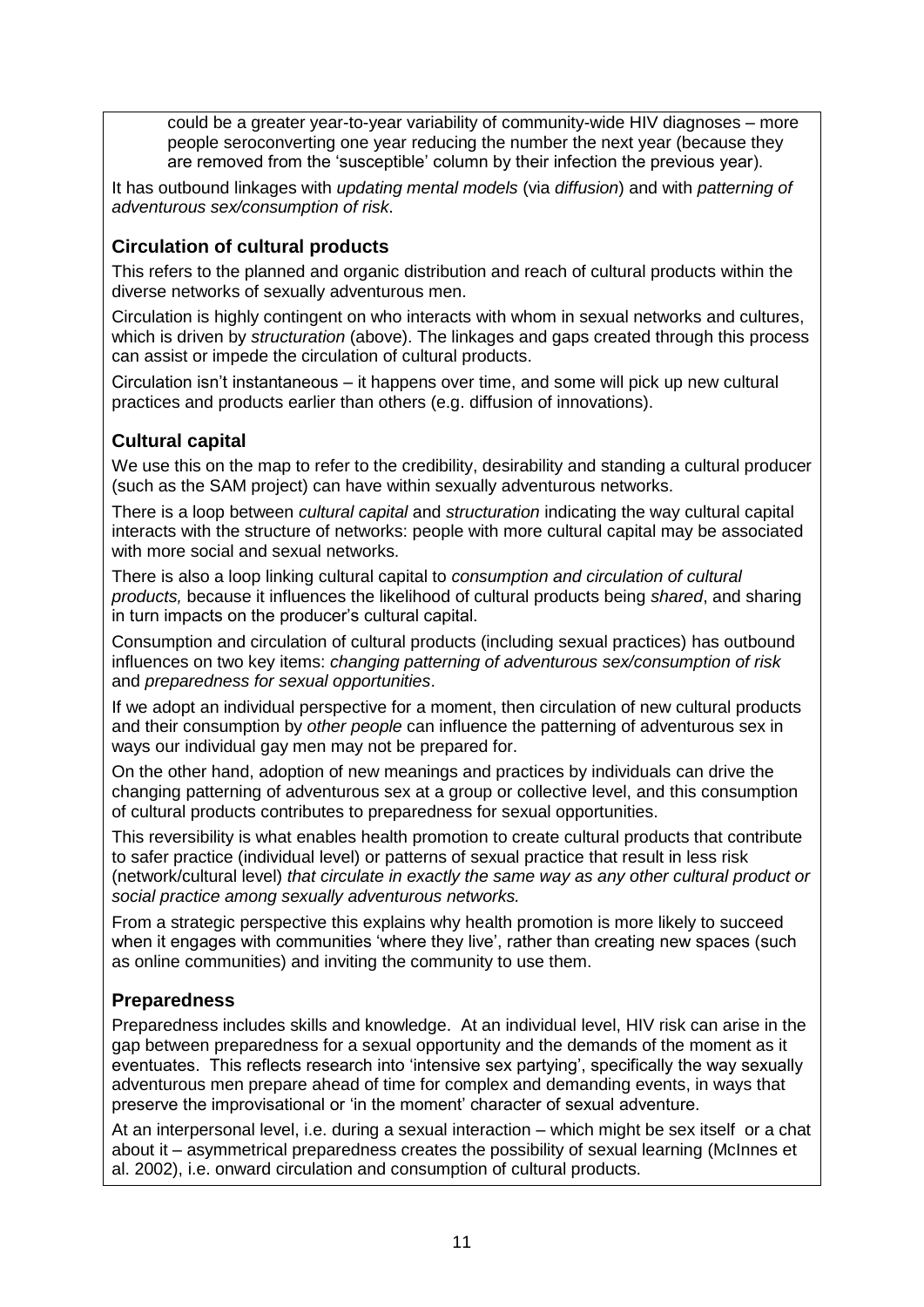At a collective level, preparedness sustains a culture of care and initiation of newbies and the acknowledgment of cultural capital possessed by experienced practitioners. But the relationship between experience and cultural capital could create an incentive to conceal gaps in preparedness and 'go with the flow' in tricky situations.

#### **Patterning of adventurous sexual encounters and consumption of risk**

This is where the sex actually happens, but the focus of this component is on how the myriad sexual encounters that occur each year in Victoria *are patterned* in ways that matter to *HIV risk at a SAM culture/network level* and prevention generally.

This component is part of a loop with *preparedness for sexual events/opportunities* (see below) that contributes to *HIV risk at a SAM culture/network level* and from there to *HIV incidence*. As discussed below under *preparedness*, that loop can sometimes lead to a 'preparedness gap'. But this can be seen as a *deficit model* of sexual (mis)adventure. Deficits are part of the picture but not the whole picture.

An *asset based* account of sexual adventure can be developed using the concept of *consumption of risk*, according to which, new knowledge and technologies (see *changing affordances from knowledge, technology and infrastructure* below) allow sexually adventurous men to 'consume more risk' without exceeding a subjectively-defined unacceptable likelihood of seroconversion.

This is consistent with the finding from the PASH study that adventurous men are not reckless with regard to HIV – if possible, they do want to avoid infection – but there is a limit on the constraints they are willing to accept on their sexual learning and agency to prevent it.

### **HIV risk at a culture/network level**

This refers to risk of HIV transmission assessed at a higher level from the factors that predict individuals' risk of acquiring or passing on HIV. It describes the reasons why it makes sense to engage at a culture and network level with sexually adventurous men, rather than (say) targeting the whole gay community with messages for individuals about adventurous sexual practices.

The main inputs are from *structuration* and *patterning* as well as *undiagnosed prevalence* (much of it among men who were recently infected). These describe:

- The odds of being in a network or space with undiagnosed people
- The odds of being in an encounter with an undiagnosed person
- The odds of the sexual acts practiced leading to transmission

The main outputs are to *HIV incidence* and *changing affordances from knowledge***,**  *technology and infrastructure.* Via an indirect route, the causal outcomes feed back into *patterning* via *testing frequency*, *HIV/STI testing* and *status knowledge* (which enables decisions that can affect *structuration*).

Some of the *HIV incidence* resulting from this component do not reflect 'protection gaps' (see above) but rather the failure rate inbuilt in partial protective strategies.

# <span id="page-11-0"></span>**Activities (left hand side)**

### **Health promotion and social marketing**

Health promotion practice could merit a system map of its own: it incorporates a dense network of activities for intake and processing knowledge in a more deliberate and systematic way than occurs in *selective consumption* by sexually adventurous men, as well as for working out how to knit together knowledge produced by different disciplines such as social research and epidemiology or clinical practice, and for developing messages and cultural products that engage with the diversity of networks and local cultures produced by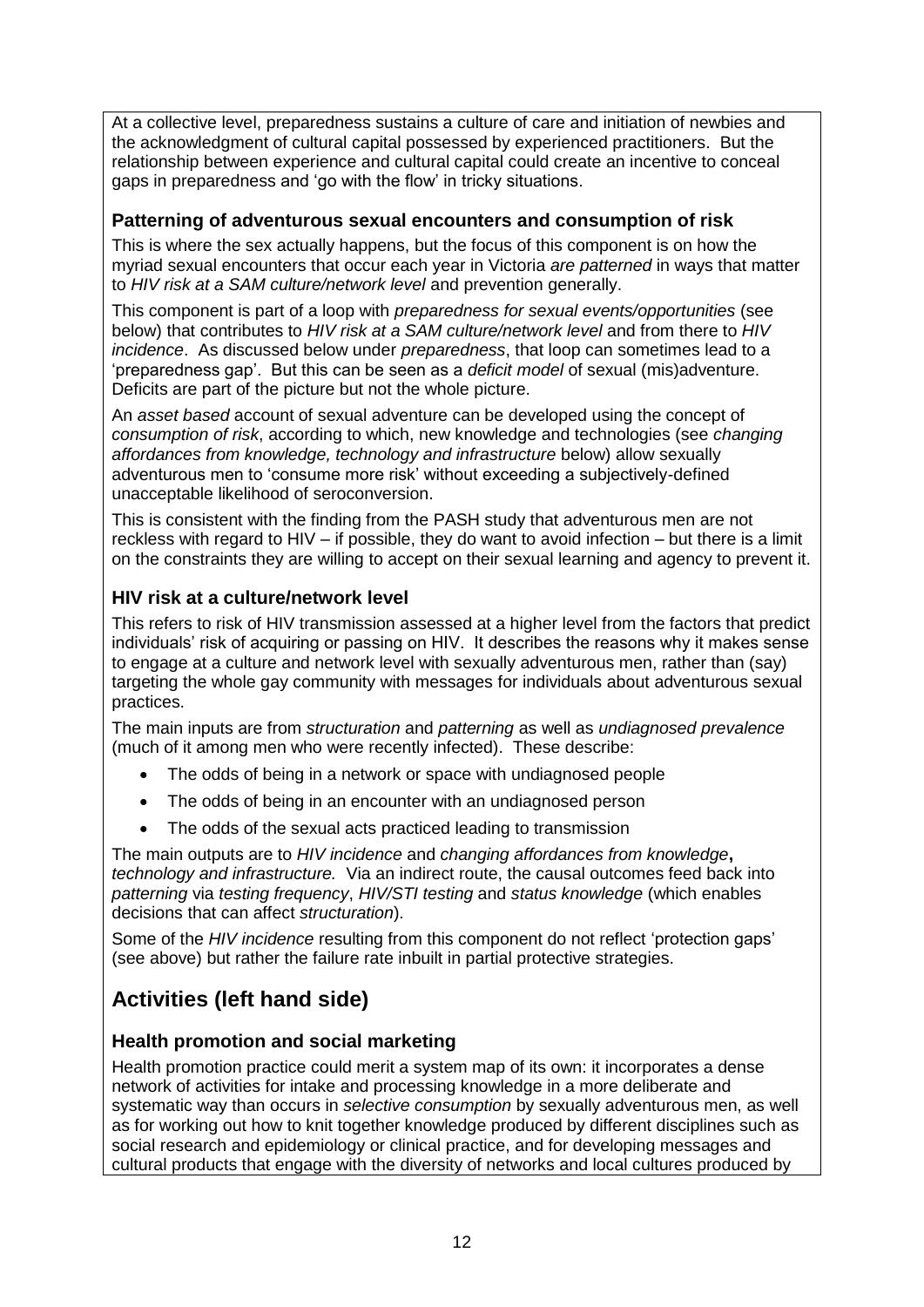structuration.

On this map *health promotion and social marketing* includes health promotion as a knowledge practice and social marketing as a consumer-oriented framework for intervening in the structural and agentic dimensions of gay men's everyday life.

This map is specifically about peer culture and network-targeted work with sexually adventurous men, so the health promotion item includes all the activities that go into this within the Victorian AIDS Council and relevant partnerships within it (e.g. with services like PRONTO) and external to it (e.g. with Living Positive Victoria).

Health promotion has an impact on sexually adventurous culture and networks through *cultural production* (keeping in mind this includes events and codification of social and sexual practices). It also has an impact on *changing affordances, policy scrutiny* (below) and *gay community health literacy*.

#### **Peer skill in bridging and translating SAM culture/networks**

This refers to the ability of peer workers to critically reflect on and effectively represent knowledge from their practice as members of sexually adventurous networks and cultures for incorporation in health promotion ('translation').

Peer skill enables workers to establish relationships with other stakeholders in those networks and cultures that enable the flow of knowledge in both directions ('bridging').

Over time it involves the ability to take a *collective perspective* judging and balancing how a message or theme might resonate differently in the diverse networks and cultures that exist under the broader umbrella concept of the 'gay community'.

Someone with this understanding could not know everything but might have a better chance of knowing what he doesn't know – and who else might know. There was extensive discussion at the second workshop about how a person working in community-based health promotion might take a different approach to exactly the same task, e.g. formulating a campaign message, compared to a public servant working at Department of Health, even though the public servant might be a gay man himself and very well informed.

This account positions sexually adventurous culture as a site of comparatively greater fragmentation of networks and proliferation of specific cultural products within the broader context of the gay community, so that someone who was not himself personally and continuously engaged in those spaces might struggle to form mental models that enable effective engagement with them. This is consistent with systems thinking principles about the non-computeability of complex adaptive systems creating the need for mental models and 'try it and see' engagement approaches, rather than first amassing enough knowledge to 'intervene decisively'.

Peer skill could be defined, against this lengthy background, as the ability to gather and use personal knowledge of sexually adventurous culture and networks in a way that supports effective health promotion engagement with them.

#### **Diverse cultural literacies among staff and volunteers**

*Structuration* can produce networks and cultures that are not easy to see or understand unless you're part of them or close neighbours with them. Trying to produce cultural products for these cultural spaces can be a tricky endeavour if you are not 'literate' in the interpretive communities they create. Hiring staff and recruiting volunteers and stakeholders with diverse identifies and experiences makes these *diverse cultural literacies available* for consideration and incorporation via the integrative practice of health promotion for inclusion in cultural production.

#### **Broader gay community health literacy**

This item refers to what social marketing researchers call 'persuasion knowledge', which is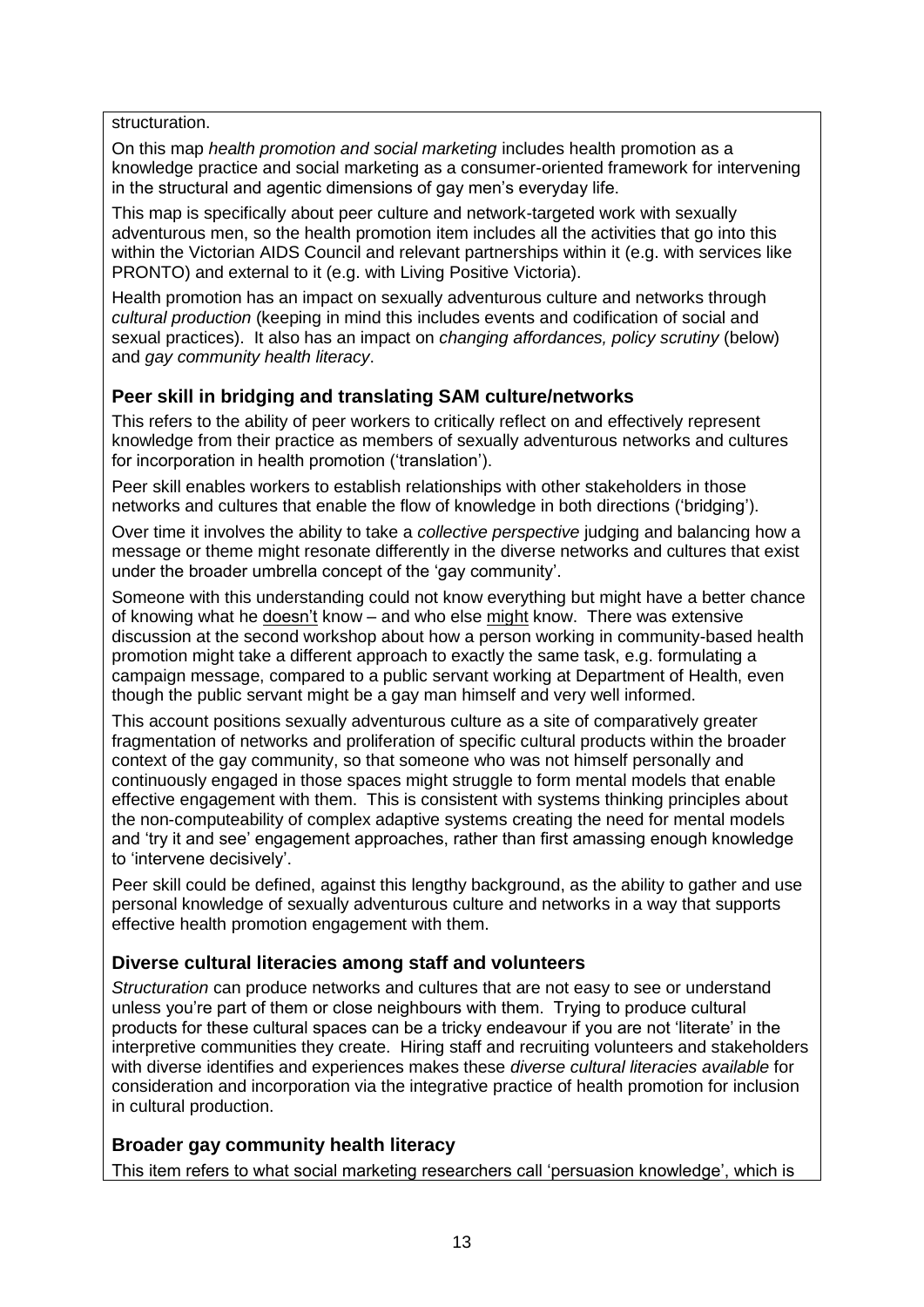not 'having facts about prevention' but *understanding the strategies used in preventive communication*. (We would probably refer to cultural production rather than communication.)

The key aspect of this element is the way prevention literacy in the broader gay community can lag behind sexually adventurous men in cultural production that leads to updated mental models of the affordances of new prevention technology.

This is partly *because of sex negativity* and also partly *a cause of* it, in that the lag can produce *media backlash* and *policy scrutiny* that reinforce sex negativity.

## **Ownership**

This results from broader gay community health literacy keeping pace with the strategies being used for health promotion with sexually adventurous men. When it doesn't keep pace, there is increased *media scrutiny/backlash*. When it does, there may be increased participation in health promotion activities, e.g. by volunteering, taking part in focus groups, sharing cultural products with friends etc.

### **Policy scrutiny and influence**

When there is mainstream or gay community backlash against a health promotion initiative, or there is input from epidemiology and surveillance reports, and sometimes simply as a result of structural homophobia or sex negativity, there may be increased *policy scrutiny and influence* on health promotion and potentially on cultural production by sexually adventurous men.

The relationship between *policy scrutiny and influence* and *health promotion* is complex. Its outbound linkages include both scrutiny and pressure but also funding – they are all ways of causing health promotion to act in one way and not another. The inbound linkages include policy advocacy, partnerships and funding applications, which are all ways in which health promotion can act on government. It is not a relationship of complete domination, since the government at one level *wants* some separation from how health promotion engages with cultures and practices that are subject to critical or sensationalist *media scrutiny/backlash*, which is the other major inbound linkage into policy scrutiny and influence.

# <span id="page-13-0"></span>**Epidemiology – testing and incidence (right hand side)**

## **Testing frequency**

Testing frequency is not just a rate variable – number of tests per gay or bisexual man per year, or months between tests on average – it includes all the different factors and processes that influence the amount of time that passes between a person acquiring HIV and getting a test that diagnoses it.

There is an inbound link from *HIV risk at a SAM culture/network level* which reflects the calculations men might make about how soon they need a test, either based on their own recent sexual encounters. A link from *visibility of diagnoses* captures the 'mental availability' of the possibility of seroconversion. A link from *visibility of testing* captures the idea of a norm of testing that may strengthen or wane over time, as well as cultural production about testing experiences, such as discussing an experience of using PRONTO on Facebook. A link from *changing affordances* captures the idea that making a rapid test available at a nonclinical, peer-led, community setting might increase testing frequency and reduce incidence.

### **Undiagnosed prevalence**

This item refers to the number of people and the amount of time they are living with HIV without knowing it, based on epidemiological research that suggests a majority of new infections are passed on by people who don't know their status has changed. Prevalence includes an aspect of locality – in the sense of the spaces or networks in which people with undiagnosed prevalence are finding partners for sex.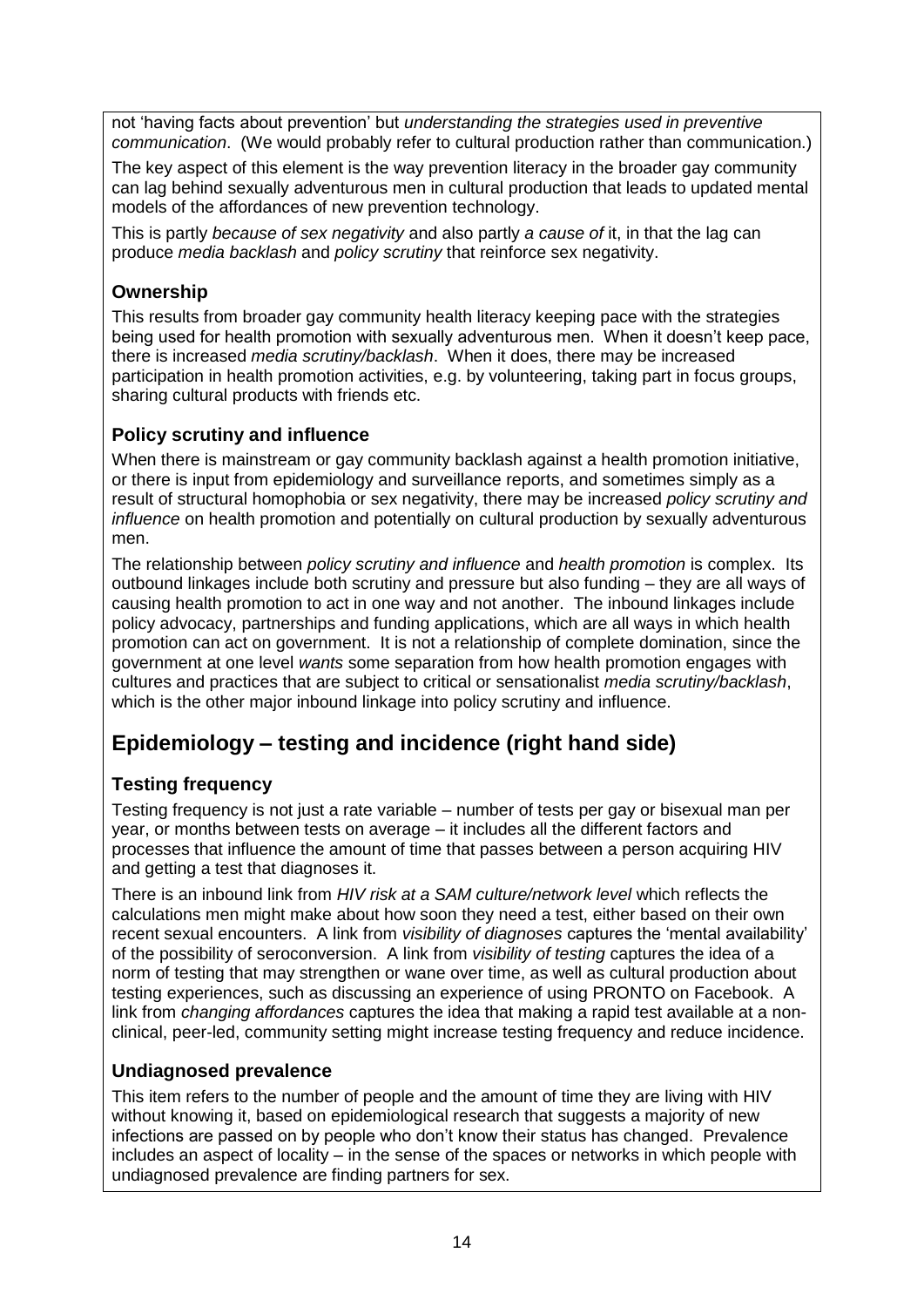The major inbound link is from *HIV incidence* (new transmission episodes). There may need to be a loop drawn from this item back to HIV incidence via *structuration* and *HIV risk at a culture/network level*, reflecting that aspect of locality and its influence on new infection rates.

The difference between one person and ten people being newly infected depends almost entirely on structuration of networks – is the 'locality' a monogamous relationship, leading to one other person seroconverting, or is it a group of fuck buddies who play every weekend, leading to four or five new infections?

Very diverse forms of knowledge can shed light on this question – from phylogenetic analyses of infection 'clusters', which are authoritative but slow and expensive, or word of mouth among sexually adventurous men, which is less authoritative but more timely.

## **HIV/STI testing (cloud)**

This is presented as a cloud because we think it can be understood as a whole separate system map in its own right.

The main inbound link is from *testing frequency* as the major driver of testing. The major outbound links are to *HIV & STI diagnoses* and *status knowledge* (which are separate items because you can have negative status from a non-diagnosis).

There is also an outbound link to *early cut service data* which is part of an action pathway to *health promotion* (it is one of the triggers for a change in approach or a new initiative).

### **HIV & STI diagnoses**

This refers to people finding out they have HIV or have (had) an STI. This has a link up to *epi data/surveillance*, although it is slashed to indicate a delayed effect, since it could be anywhere up to a number of years before the data generated by a new HIV infection is reported in an annual surveillance report with a breakdown by age, gender, and sexuality (presumed from transmission route).

#### **Epidemiology and surveillance**

This item refers to the collection of surveillance data from HIV and STI testing, as well as (sometimes) 'early cut' findings from data collected on service usage. This has outbound links to *policy scrutiny***,** and via that to *health promotion***,** reflecting the different action pathways that can lead from a surveillance report (or early cut data) to health promotion action.

There was discussion at the second workshop about how different action pathways can have different consequences in terms of the time they take, the thoroughness of planning they enable, and the amount of funding they make possible. For example, there may be a rush to develop a 'quickie' campaign about a particular STI in response to an uptick in quarterly diagnoses, so that health promotion is 'seen to be doing something' already by the time *media scrutiny* occurs.

However, participants also discussed how this can pose risks to the organisation's reputation among sexually adventurous men, who may be closer to the personal impact of syphilis diagnoses – and vocally critical if they perceive the response to be token or inadequate. Getting the balance right was a key function of the *community perspective* taken by community- and peer-based health promotion.

There was also discussion of how changes in trends in epi data don't make sense on their own, and knowledge from peer network-targeted health promotion can contribute to understanding these changes.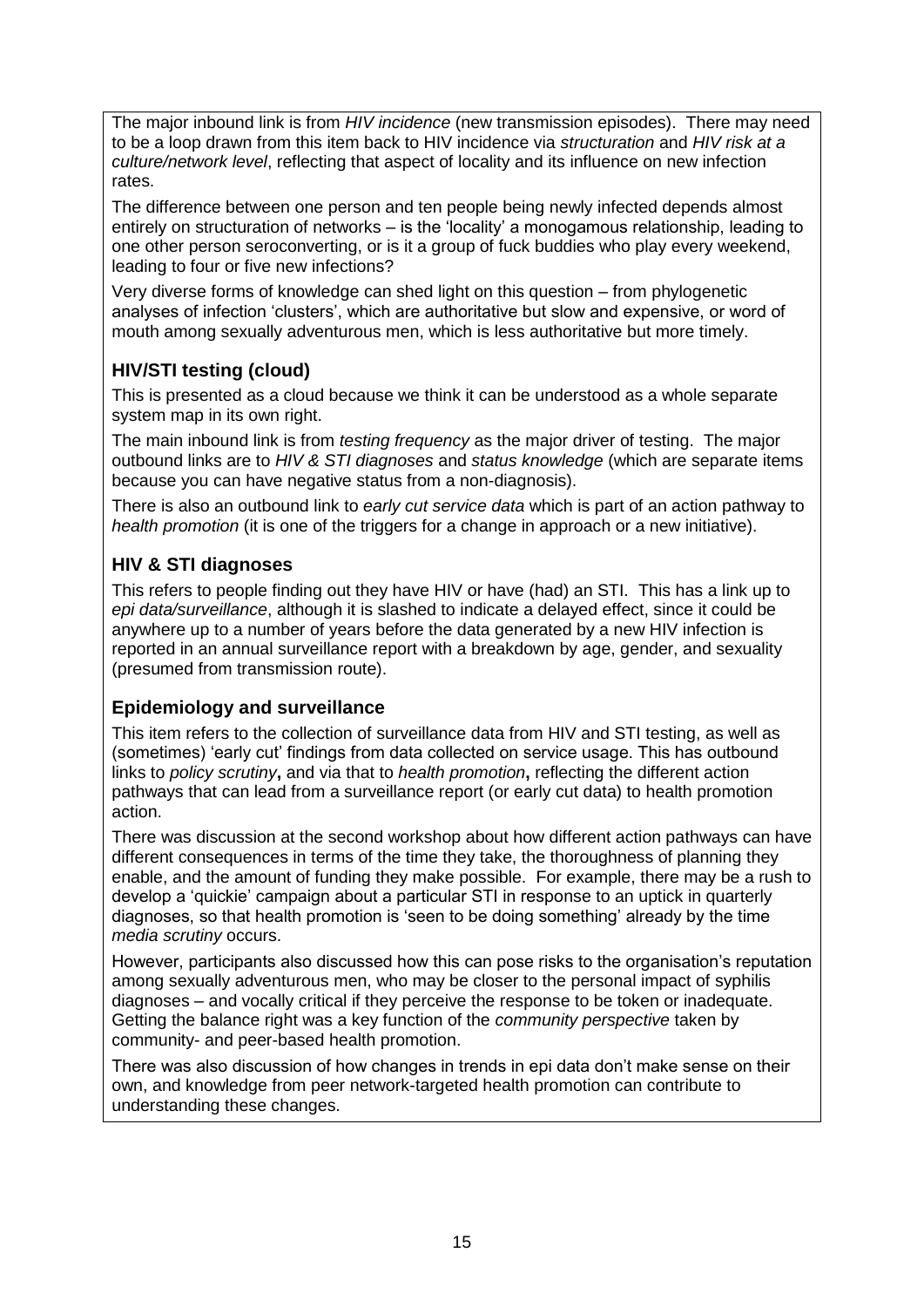#### **d. Strategic dynamics**

*Strategic dynamics are higher level strategic considerations that emerge from interactions among the processes and relationships depicted on the system logic diagram.* 

Dynamic #4 describes a 'dynamic interplay' between, on one hand, other people's consumption of sexually adventurous cultural products influencing shifting patterns of sexual practice and creating a 'preparedness gap' between an individual's skills and knowledge and the demands of the moment in a sexual encounter, and that individual's ability to close the preparedness gap *via* the same process that created it – consumption of cultural products.

It is the reversibility of this dynamic – it can both create and ameliorate risk – that the peer network-targeted health promotion approach *exploits*, by creating cultural products that are sexy, relevant, innovative, and therefore circulate among the same channels that adventurous gay men use to meet and communicate with each other. This helps to explain why health promotion needs to 'work with people where they are', rather than creating *separate* social or cultural spaces (such as online communities) that they have control over.

However, since the circulation and consumption of cultural products is not evenly distributed – it is heavily patterned by the *structuration* of adventurous networks and cultures – a key indicator for health promotion equity and effectiveness is whether the program understands where the gaps are between networks, and uses mass as well as targeted communication to reach people who may be intermittently engaged or less well-connected with networks.

- 1. Distance between the engagement and influence of peer based health promotion and the outcomes observed in social and sexual practice, clinical service provision and epidemiology.
- 2. HIV incidence and therefore prevention are emergent effects.
- 3. The size and complexity of the system creates different 'scopes' with their own different perspectives, knowledge practices, and time delays.
- 4. Dynamic interplay between consuming cultural products and the preparedness gap.
- 5. Backlash, policy and media scrutiny and sex negativity energise the dynamism and diversity of the target networks and cultures, but operate as delayed effects on health promotion responses to them.
- 6. Recognising innovative practices within sexually adventurous networks and cultures.
- 7. Testing frequency is an emergent pattern that can't be directly intervened upon.
- 8. HIV risk at a culture/network level is not directly visible to participants or observers.
- 9. Structuration of sexually adventurous networks and culture is powerful but only visible through its effects.
- 10. Peer skill is critical.
- 11. Sexually adventurous culture and networks as a complex adaptive system.
- 12. Size and structure can create differences of perspective within the same organisation.
- 13. Contributing real time knowledge to the broader HIV sector in Victoria.
- 14. Early cut data in the policy sphere demands a health promotion response.
- 15. Balancing policy demands (e.g. quick response) against demands as a participant in target networks and cultures. Earning and maintaining credibility.